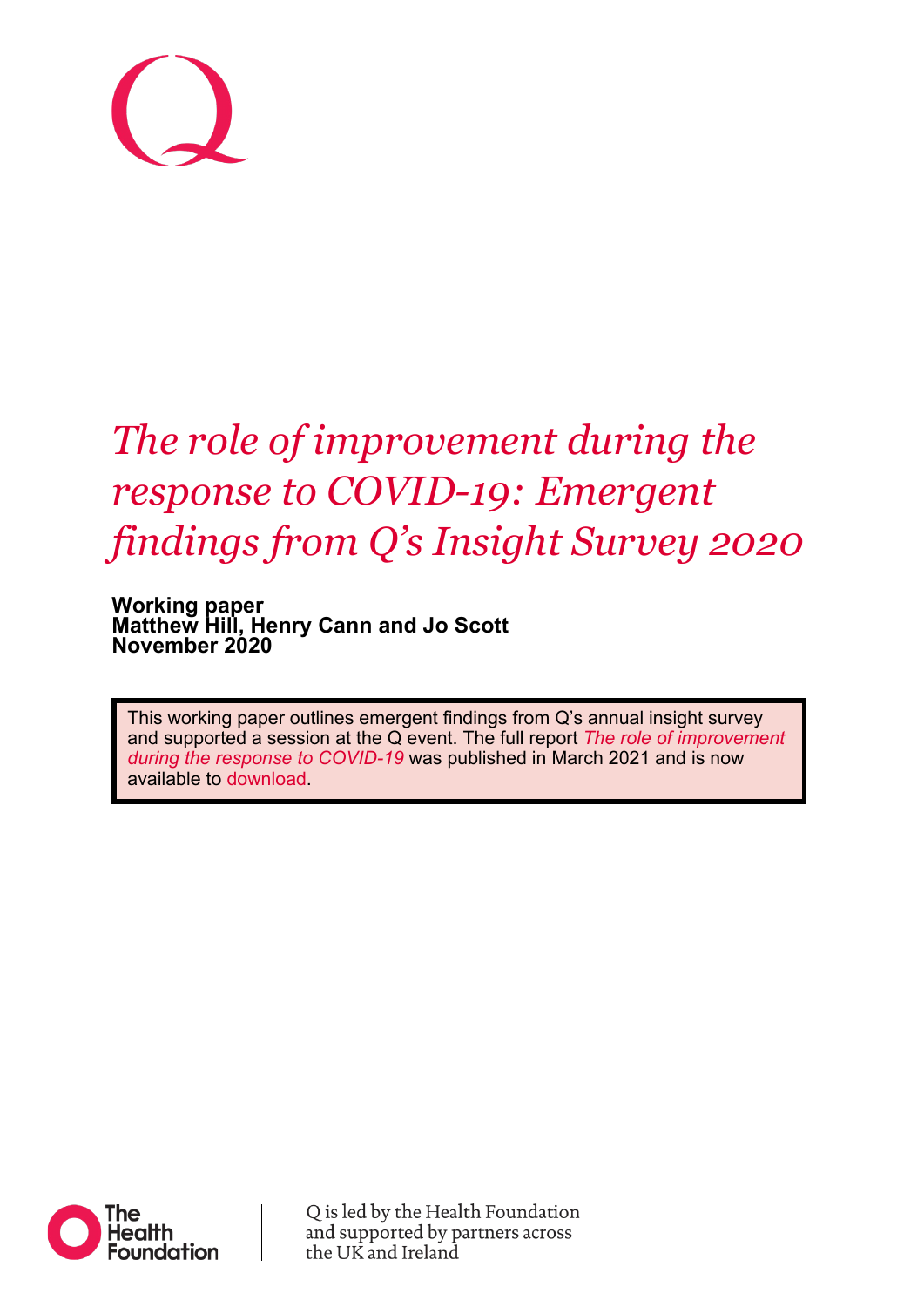## **Summary of key lessons for improvement**

Q's annual insight survey asked members what the role of improvement has been in supporting change during COVID-19 and what this means for the future of improvement. We received 225 responses between August and September. The responses have allowed us to draw some clear conclusions, especially as some respondents gave considerable detail in free text responses. However, the relatively low number of responses overall has limited any breakdown analysis and means some of the conclusions are more tentative. This summary box presents 13 key lessons for improvers and those supporting improvement. The rest of the report gives more detail to support these key lessons.

- 1. Improvement tools, methods, approaches and mindsets played an important role for a majority of respondents and this role was generally seen to have increased in their work, their team's work and their organisation's work.
- 2. Improvement was used extensively for rapidly reviewing and improving processes and practice with the Model for Improvement– specifically Plan Do Study Act (PDSA) cycles – considered particularly useful due to the pace of change and need for innovation.
- 3. Another widespread application of improvement was for engaging staff, driven by the need to systematically involve a wide range of stakeholders, ensuring buy-in and enabling group reflection. Popular tools that supported open and frequent communication included Big Rooms, huddles and the use of Liberating Structures.
- 4. Considerable challenges were seen in applying measurement for improvement. Respondents faced difficulties around reduced data collection, high levels of uncertainty when isolating variation, and the sheer speed of change meaning that evidence was not always integrated into decisionmaking processes.
- 5. Respondents reported relatively little use of improvement to engage patients. This was due to lack of time, lockdown restrictions and the perceived inadequacy of remote forms of patient engagement.
- 6. Improvement appears to have played a more important, valuable and strategic role during COVID-19 in organisations that had a well-developed approach to improvement pre-pandemic.
- 7. The enablers of improvement included supportive and empowering leadership, staff capacity and willingness to get involved with improvement, as well as cultural shifts such as a reduction in bureaucratic constraints. A key barrier was 'command and control' style leadership, which had intensified for some during COVID-19.
- 8. Overall the responses suggest that much improvement took a distinct form during the pandemic response, organised around short-term goals and planning. It was often used with flexibility and sometimes applied in a limited or partial way. Some found these approaches helpful to achieve improvement goals at pace, whereas others questioned if this may undermine the longerterm sustainability of the changes made.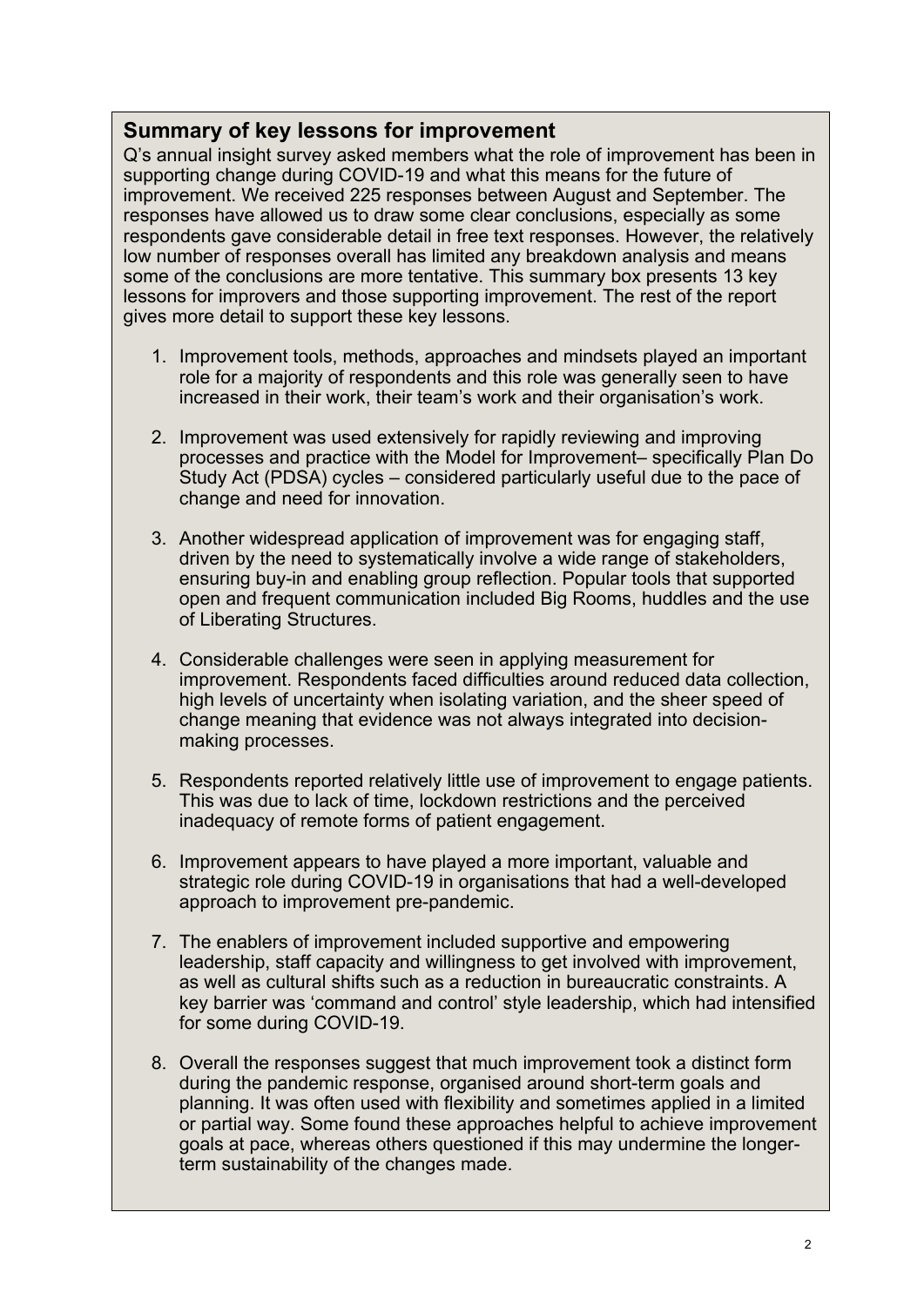- 9. We borrowed the concept of a 'crisis standard of care' and asked whether the responses can be viewed through the lens of a 'crisis standard of improvement'. Here, the constraints of the crisis context are integrated into our judgements of 'good' improvement practice during the pandemic. Through this lens it is clear that some respondents applied a more effective and sophisticated 'crisis standard of improvement' than others.
- 10.For some, more technical, rigid and niche improvement methods were seen as unhelpful, with the dominant view amongst respondents being that broader improvement mindsets and principles were more important in underpinning positive change. In interpreting the findings, we also argue that it is useful to frame improvement as functioning like a 'muscle' during the pandemic response, where those with a bigger and more supple improvement muscle were able to apply it more fully and flexibly.
- 11.Improvers were able to access support from a range of sources during this period. Most frequently, they accessed support from within their own organisations. Rather than more technical written resources, they tended to value support accessed directly from others, including informal conversations with others facing similar challenges, and using online chat groups or structured reflective sessions with others.
- 12.Respondents identified the top three issues that the improvement community should prioritise as 'working in a more integrated way across teams and organisations', 'introducing digital innovations effectively' and 'embedding systematic approaches to improvement within health and care organisations'.
- 13.Finally, the survey asked what the biggest challenges for further embedding improvement in health and care's response to COVID-19 were. Responses included the importance of learning the right lessons from the pandemic, continuing to support collaboration, promoting enabling leadership and devoting sufficient resources to improvement. Respondents also identified specific challenges for improvement including ensuring it captures the potential of digital by adapting tools and building capabilities. Respondents also made calls on leaders to ensure that improvement more directly contributes to system priorities as well as work on the frontline.

## **Introduction and focus of the survey**

COVID-19 has precipitated unprecedented changes in service delivery and ways of working across health and care. Right from the start of the pandemic, competing narratives emerged about the role of improvement in these changes. Some experiences suggested it was improvement's moment to come to the fore whereas others suggested that certain core elements of improvement were being bypassed<sup>[i](#page-14-0)</sup>,<sup>[ii](#page-14-1)</sup>,<sup>[iii](#page-14-2)</sup>. To understand the role of improvement in more detail - and to ensure that individual improvers and we, as an improvement community, learn the right lessons for the future - we undertook a survey of Q members' experiences of the COVID-19 response.

This working paper presents the key emergent findings from the survey. Some of the findings are clear and, we believe, have clear implications for improvement practice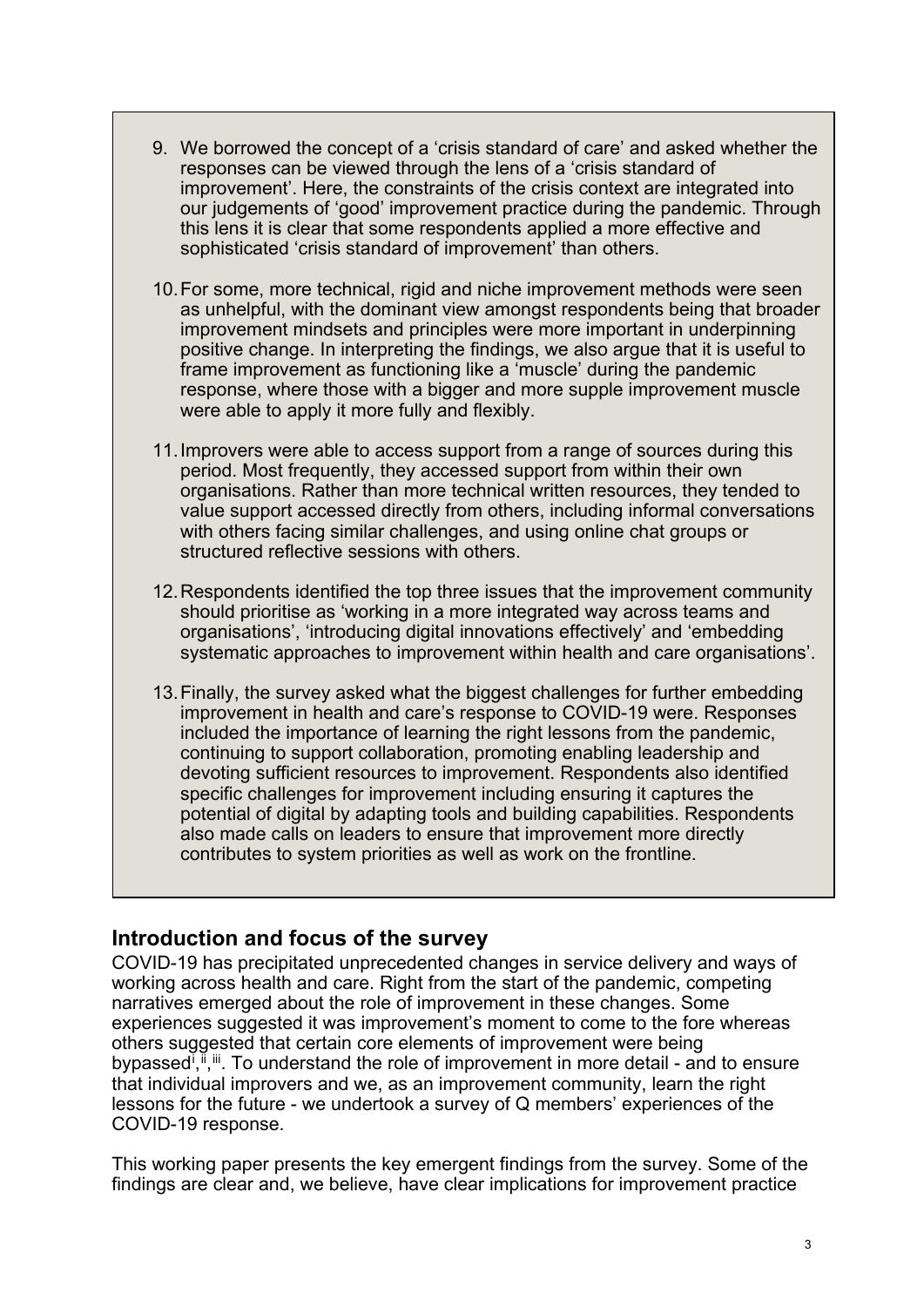and policy. We also present some more tentative findings, which we believe enhance our understanding of the role of improvement. Partly due to these more tentative conclusions and the relatively low number of responses we received, the findings in this report should be positioned as an important contribution to the conversation on improvement's role, rather than the final word. Indeed, as we continue to refine our analysis and have some follow up interviews planned, we actively welcome your feedback so please do get in touch via [email](https://twitter.com/MatthewHillsays) or on Twitter [\(@MatthewHillsays\)](https://twitter.com/MatthewHillsays).

## **The survey method**

The online survey (using Qualtrics) was emailed to all Q members (3,880) between August and September 2020. It included a combination of 29 closed and free text questions, receiving 225 analysable responses. Respondents were broadly representative of Q members overall in terms of primary role type, organisation type and country of the UK. Quantitative analysis was undertaken using R and qualitative analysis was undertaken through developing inductive codes and applying thematic analysis directly in Excel and Word.

Limitations include the relatively low number of responses, which has limited analysis that breaks down the respondents by different groups and the possibility of a non-response bias with more engaged members likely to be over-represented. So as to capture a wide range of experience some questions asked about '*improvement tools, methods, approaches and mindsets'* and this broad framing has raised ambiguities and imprecision in interpreting some responses<sup>iv</sup>.

## **The role of improvement**

Half (51%) of respondents felt that improvement had been very important in health and care generally during COVID-19, with 82% feeling it had been moderately or very important. Respondents in non-clinical roles were substantially more likely to say that improvement had been very important during COVID-19.



 $N = 217 - 221$ 

*Figure 1: Did the role of improvement tools, methods, approaches and mindsets increase or decrease during the response to COVID-19?* 

Overall more respondents said that the role of improvement had increased during the response to COVID-19 than said it had decreased or stayed the same. As figure 1 shows, this was true at the individual level (44%), team level (45%), organisational level (49%) and in health and care generally (46%).The survey explored some other dimensions of the role of improvement.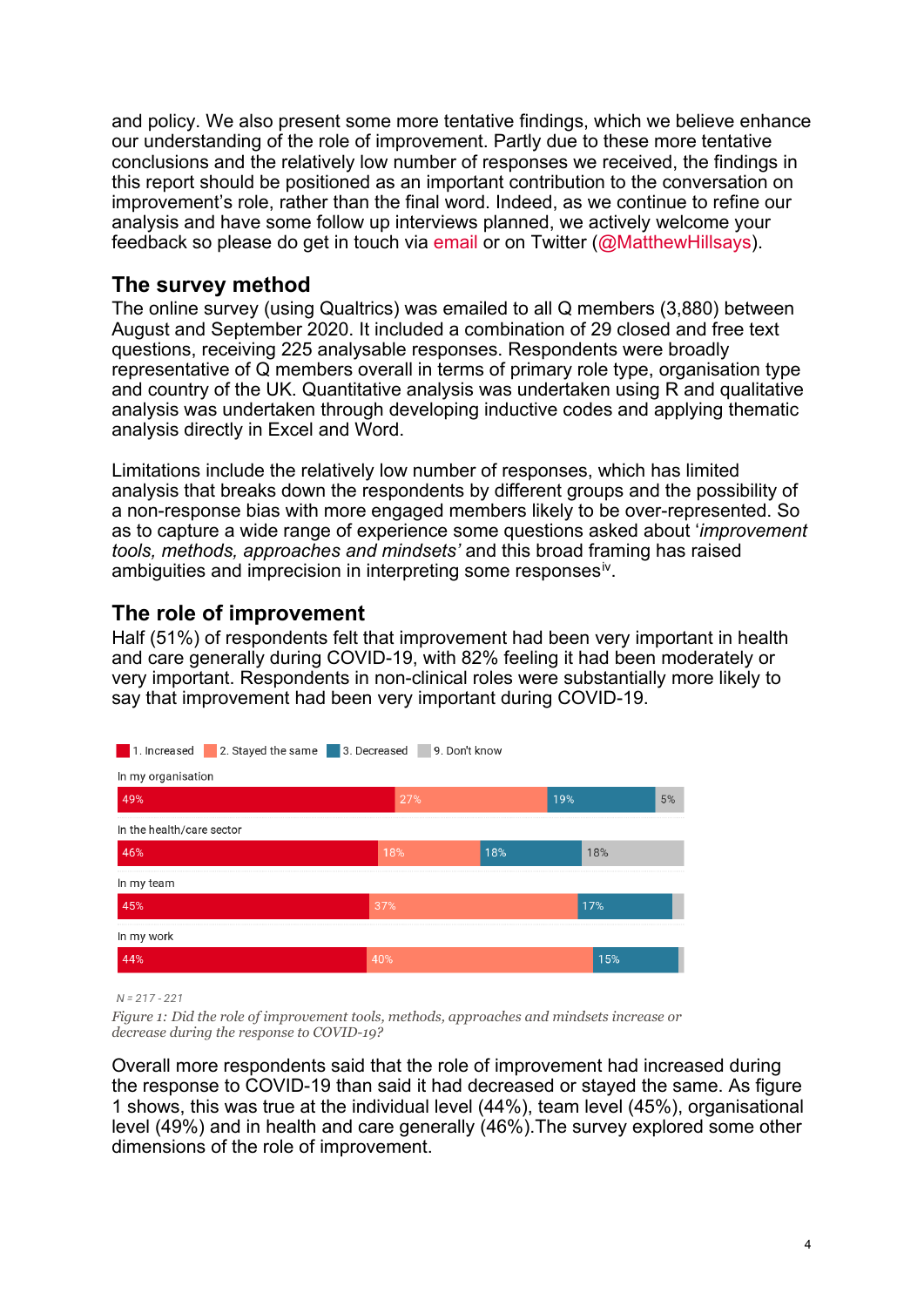As can be seen in figure 2, the vast majority of respondents agreed that they had been able to make good use of their improvement capabilities, that their organisation's leadership had supported the role of improvement and that their team had applied a systematic improvement approach during the response to COVID-19.

The survey also showed that the majority of respondents agreed that their team had achieved a lot of positive change during COVID-19. Many factors will have underpinned this positive change but interestingly those who assigned the highest importance to the role of improvement were more likely to report achieving a lot of positive change in this period.

## **How improvement was used and what was most challenging**

As can be seen from figure 3, a wide range of improvement tools, methods, approaches and mindsets have been used for a broad variety of purposes during the response to the pandemic. Much more detail on the value and challenges of different elements of improvement was provided in the free text responses, with the key findings drawn out in this section.



 $N = 218 - 221$ 

*Figure 2: Agreement with statements regarding the role of improvement during COVID-19*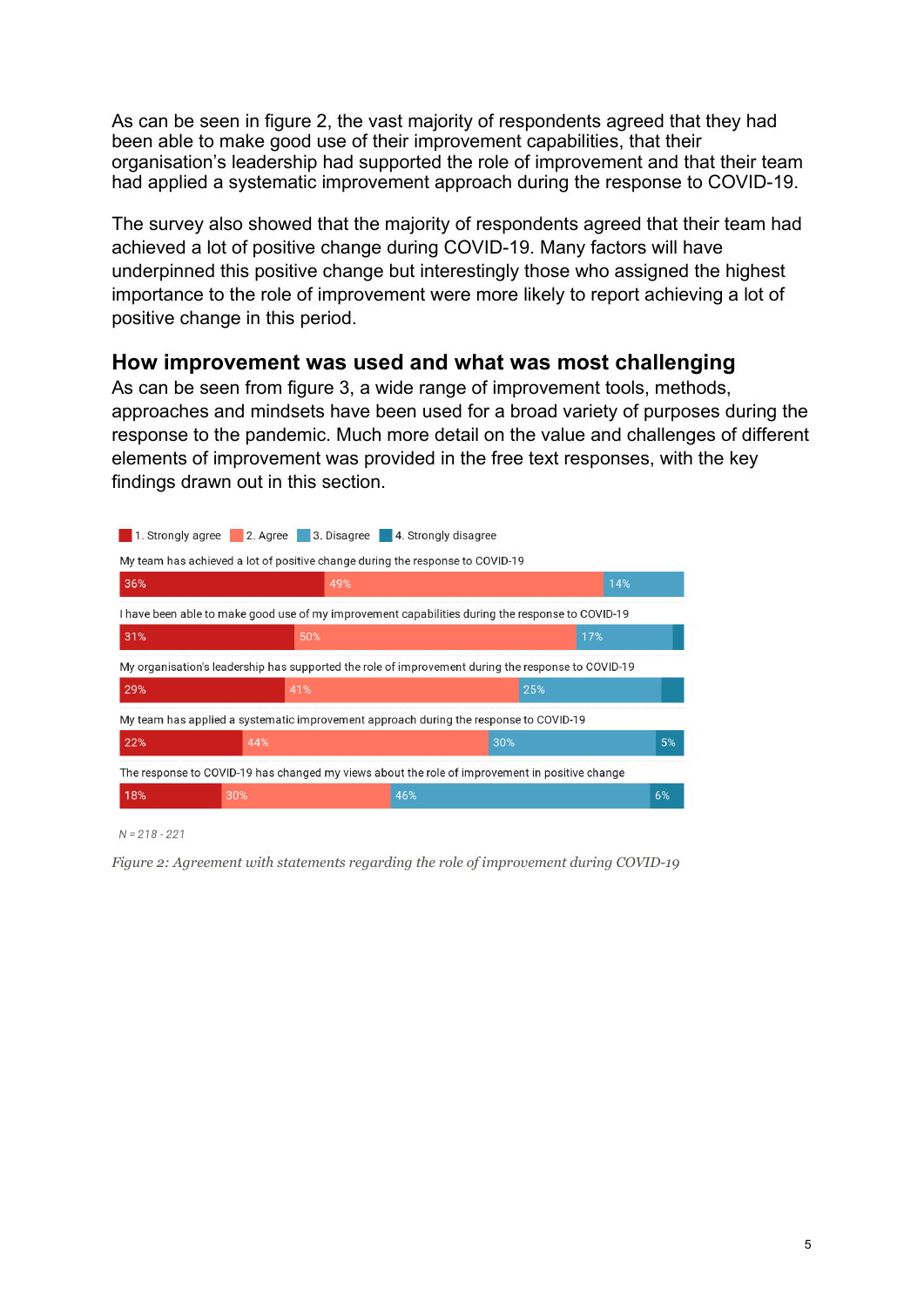|                                               | Rapidly reviewing and improving processes and practice |     |    |
|-----------------------------------------------|--------------------------------------------------------|-----|----|
| 35%                                           | 35%                                                    | 24% | 5% |
| Engaging staff                                |                                                        |     |    |
| 33%                                           | 39%                                                    | 20% | 9% |
| Deciding where to focus effort                |                                                        |     |    |
| 29%                                           | 34%                                                    | 30% | 7% |
| Planning for the future                       |                                                        |     |    |
| 29%                                           | 42%                                                    | 21% | 8% |
| Enabling teams to work effectively together   |                                                        |     |    |
| 27%                                           | 43%                                                    | 23% | 7% |
| Measuring what's happening                    |                                                        |     |    |
| 25%                                           | 35%                                                    | 32% | 8% |
| Generating ideas                              |                                                        |     |    |
| 24%                                           | 40%                                                    | 26% | 9% |
| Helping to manage the human aspects of change |                                                        |     |    |
| 24%                                           | 40%                                                    | 27% | 9% |
| Engaging patients and carers                  |                                                        |     |    |
| 14%<br>24%                                    | 39%                                                    | 23% |    |
|                                               |                                                        |     |    |

1. To a great extent 2. To a moderate extent 3. To a little extent 4. Not at all

 $N = 218 - 221$ 

*Figure 3: The extent to which improvement tools, methods, approaches and mindsets were used for different purposes* 

Improvement was used extensively for rapidly reviewing and improving processes and practice (70% to a great or moderate extent). The Model for Improvement, specifically PDSA cycles, were the most cited tools for this. These were seen as especially useful due to the increased need to reflect on what was and wasn't working well – especially at the start of the crisis. They were also valued for their suitability for the context of rapid change and innovation and their simplicity. Others mentioned the flexibility of PDSA cycles with one respondent finding them '*easy to adapt and use during COVID*'. However, others discussed how PDSAs were applied incompletely with some stages missing. One respondent noted that *'people are moving too fast to think about the learning generated before making their next plans'.* Other reflective learning tools used included After Action Reviews and agile methodology.

Respondents also used improvement to a large extent for engaging staff during COVID-19 (72% to a great or moderate extent). Responses stressed the importance of this application to support change at speed and engage those who were required to deliver on the change as quickly and substantially as possible. Tools that supported staff resilience and psychological safety were seen as particularly useful by some. A wide range of tools were cited including Big Room methodology for engaging a wide range of stakeholders; Liberating Structures – including when adapted for virtual meetings; and huddles.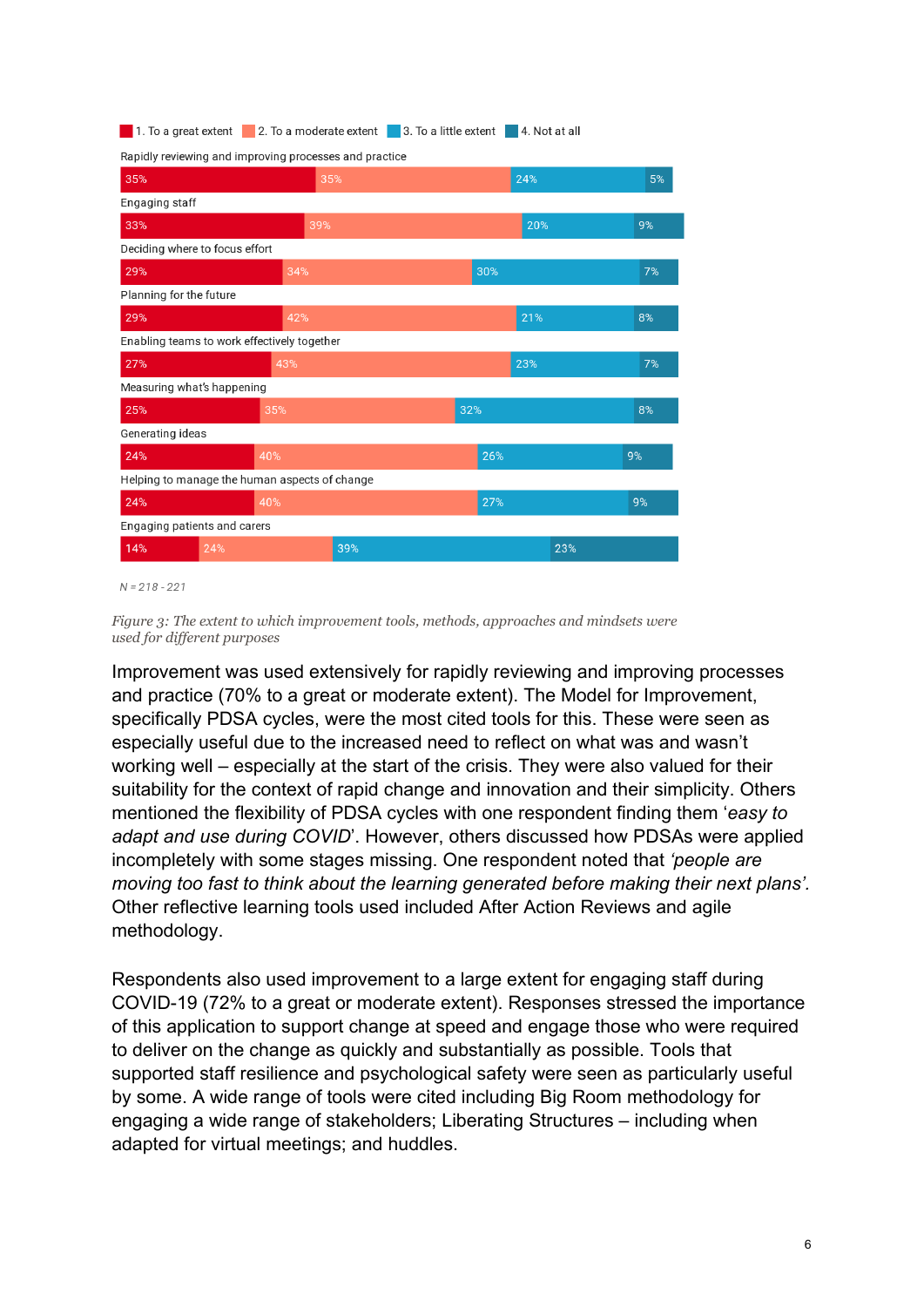A majority of respondents (60% to a great or moderate extent) used improvement for measuring what's happening. Often this involved relatively informal data capture with staff although more systematic measurement was seen as especially useful where there were relatively few key measures being used. However, the challenges of effective measurement and evaluation were many. Firstly, for some, the systematic measurement of variation had been difficult due to the unpredictability and lack of control over variables in a chaotic crisis context. Secondly, for others, the issue was that their organisation did not collect the right data, either because it was focused on compliance rather than improvement or because, in response to the pandemic, expectations around data capture had been reduced. Thirdly, respondents faced challenges collecting data due to COVID restrictions (e.g. observational data). Fourthly, some faced limited staff time to either collect or analyse evaluative data. Fifthly, for some, the challenge was that priority was given to service delivery over measurement with one respondent stating, *'the focus is just on getting this 'done' rather than systematically planning change and measuring the difference.'* Finally, and perhaps most fundamentally, the sheer pace of change meant that measurement of effectiveness or longer-term outcomes was not able to inform rapid decision-making.

Improvement was less frequently used for engaging patients and carers – with less than two-fifths (38%) using it for this to a great or moderate extent. Some positive examples of remote engagement were offered. Yet it was clear that this element of improvement was often missing due to the required speed of change and the dependence on tools that had been designed for face-to-face engagement. One respondent reflected that this meant they had *'tended to fall back on traditional (employed) expert patients as they have been easier to access and engage'.*

Across the different applications of improvement there were competing perspectives around the potential for digital and remote adaptations of improvement tools. Some respondents reflected that remote working was a barrier to improvement, and felt that it is second best to face-to-face engagement. Others felt that it could be as good as, or better than, face-to-face in the longer term as it removes geographical boundaries and allows for more flexible engagement. Indeed, some respondents had successfully adapted tools such as Liberating Structures and huddles to work well remotely during COVID. For improvement to capture this potential it will require further adaptation of improvement tools, better platforms and more staff training.

Overall many respondents described how improvement took on a distinct form during the COVID response as it was characterised and organised around short-term goals and planning. It was also often used with flexibility and sometimes applied in a limited or partial way. Some found these approaches helpful to achieve improvement goals at pace, whereas others questioned if this may undermine the longer-term sustainability of the changes made. More work is needed to explore the implications of this, and the extent to which this was true for different phases of the pandemic response.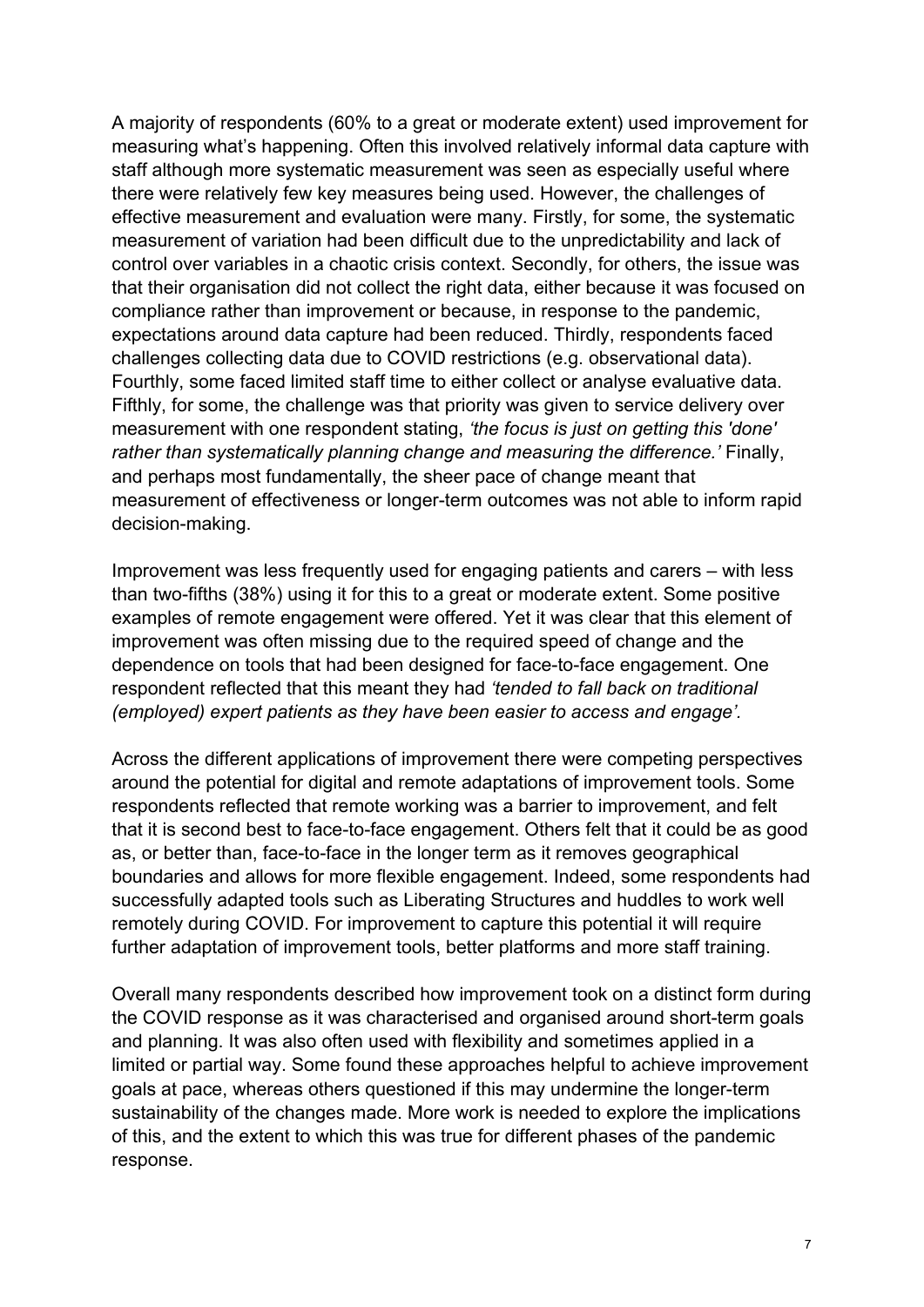|  |  |  |  | <b>Enablers and barriers of improvement</b> |
|--|--|--|--|---------------------------------------------|
|--|--|--|--|---------------------------------------------|

|                                                                         | 1. To a great extent                     | 2. To a moderate extent                             | 3. To a little extent |     | 4. Not at all |     |
|-------------------------------------------------------------------------|------------------------------------------|-----------------------------------------------------|-----------------------|-----|---------------|-----|
|                                                                         | Cross-boundary working                   |                                                     |                       |     |               |     |
| 41%                                                                     |                                          | 33%                                                 |                       |     | 18%           | 8%  |
|                                                                         |                                          | Reduced bureaucratic or other practical constraints |                       |     |               |     |
| 38%                                                                     |                                          | 31%                                                 |                       |     | 20%           | 10% |
|                                                                         | Staff capacity and willingness to engage |                                                     |                       |     |               |     |
| 34%                                                                     |                                          | 38%                                                 |                       |     | 20%           | 8%  |
| Leadership that gives autonomy for teams to solve problems on their own |                                          |                                                     |                       |     |               |     |
| 34%                                                                     |                                          | 38%                                                 |                       |     | 19%           | 8%  |
|                                                                         | Inclusive and compassionate leadership   |                                                     |                       |     |               |     |
| 33%                                                                     |                                          | 35%                                                 |                       |     | 24%           | 8%  |
|                                                                         | Clarity about organisational priorities  |                                                     |                       |     |               |     |
| 24%                                                                     |                                          | 38%                                                 |                       | 27% |               | 11% |
| Well established improvement skills and approaches in my organisation   |                                          |                                                     |                       |     |               |     |
| 19%                                                                     | 32%                                      |                                                     | 32%                   |     |               | 16% |
|                                                                         |                                          | Protected Time and resources for improvement        |                       |     |               |     |
| 13%                                                                     | 22%                                      | 32%                                                 |                       |     | 32%           |     |
|                                                                         | Clear national policies and guidance     |                                                     |                       |     |               |     |
| 10%                                                                     | 35%                                      |                                                     | 36%                   |     |               | 19% |
| Opportunities to involve patients and the public                        |                                          |                                                     |                       |     |               |     |
| 8%                                                                      | 16%                                      | 43%                                                 |                       | 33% |               |     |

 $N = 194 - 197$ 

*Figure 4: Enabling factors for improvement work during the response to COVID-19* 

As can be seen in figure 4, leadership emerged as an important factor, either by providing autonomy to teams (72% to a great or moderate extent), or by setting an inclusive and compassionate approach (68% to a great or moderate extent). Some respondents argued that an overall mindset change was driven by strong leadership that empowered those on the frontline. This resonated well with work by Health Foundation colleagues that characterised '*top-down clarity and bottom-up*  agency'<sup>[v](#page-14-4)</sup>(p7) as a key enabler of positive change during COVID. As one respondent described, there was *'permission to try new things rapidly without having perfected the approach'.* However, in contrast, those who had faced greater challenge in drawing on improvement often described a '*command and control*' style leadership in their organisation. As well as stifling a culture of testing and innovation, this was seen to inhibit improvement tools that aim to engage stakeholders in diagnosing issues and co-developing potential solutions. So, despite the survey results supporting the wider positive narrative around enabling leadership during COVID-19, the results also make clear that there were many examples where this was not the case. More constraining forms of leadership persisted in some settings and, in some cases, were intensified.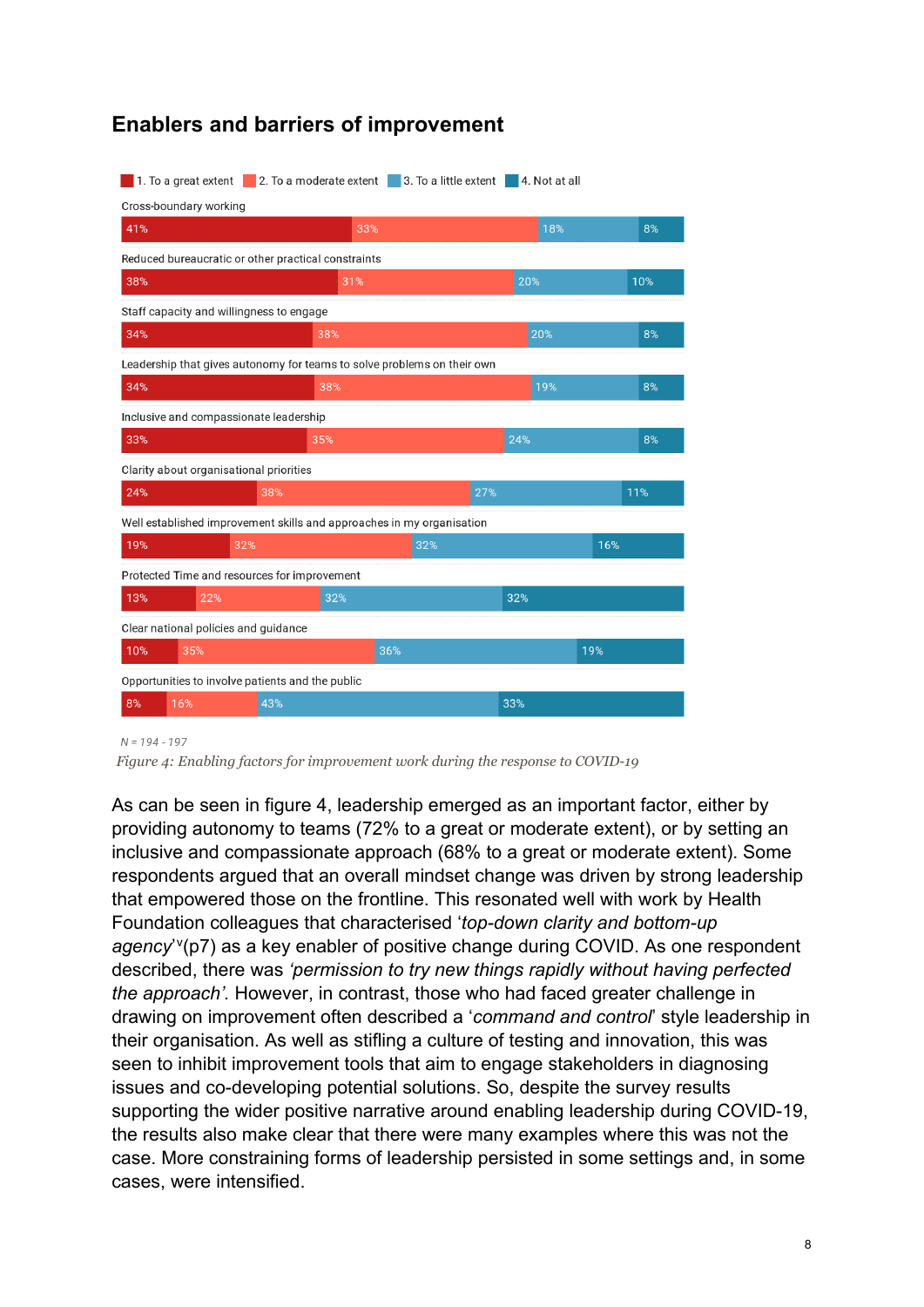Sixty-nine per cent of respondents reported their teams' improvement efforts were enabled to a great or moderate extent by reduced bureaucratic constraints during the response to COVID-19. This was often wrapped up with a number of concurrent shifts, including mindsets and processes. Also described were clearer and quicker decision making, and fewer financial and procurement hurdles.

Although clarity of purpose is not identified as a top enabler in figure 4, respondents described how the clarity of focus and shared priority provided by the urgency of the crisis response helped to challenge assumptions and shift behaviour that was conducive to improvement approaches. As one put it starkly *'because we were all up against it, all of the usual crap disappeared (inter-organisation power plays and bad behaviour) and this was great.'*

Staff capacity and willingness to engage (72% to a great or moderate extent) was another key enabler. Staff being 'brave' in trying things and not fearing failure, came up frequently in relation to this.

As well as these broader enabling conditions, improvement appears to have played a more important, valuable and strategic role for those respondents who said their organisation had a well-developed approach to improvement pre-pandemic. Firstly, these respondents were more likely to have used improvement tools for planning for the future and deciding where to focus efforts. Secondly, they were more likely to report using it for engaging staff and enabling their teams to work effectively together. Thirdly, and finally, they were also more likely to agree that they had been able to make use of their personal capabilities, and that their team had applied a systematic approach. By considering these findings alongside the other bureaucratic and system enablers mentioned above, this highlights how important it is to continue to invest in and develop skills for improvement, while giving enough attention to influencing and enabling the system conditions in which improvement can thrive.

## **Was an effective 'crisis standard of improvement' applied?**

To help us interpret the findings overall, we borrowed from the concept of a 'crisis standard of care'. We asked whether responses suggested an effective 'crisis standard' of improvement had been applied during the COVID response. By integrating the crisis constraints - such as the speed of change, the high level of uncertainty and remote working - into our assessments of what 'good' improvement during a crisis is, it allows us to make more sophisticated assessments of the role of improvement. In turn, this helps us learn the right lessons for the future. For example, it is clear that given the crisis context, some approaches to measurement for improvement – such as capturing long-term outcomes – were simply not possible. However, it is also clear from the responses that some applied a much more effective 'crisis standard' of measurement than others. So, although for some, measurement was limited to relatively informal reflection with stakeholders, others were still able to systematically capture data around engagement levels and measure certain quality metrics such as staff and patient satisfaction. Similarly, as outlined above, patient engagement by respondents was relatively low during COVID and some clearly felt that meaningful participation was just not possible. Yet, others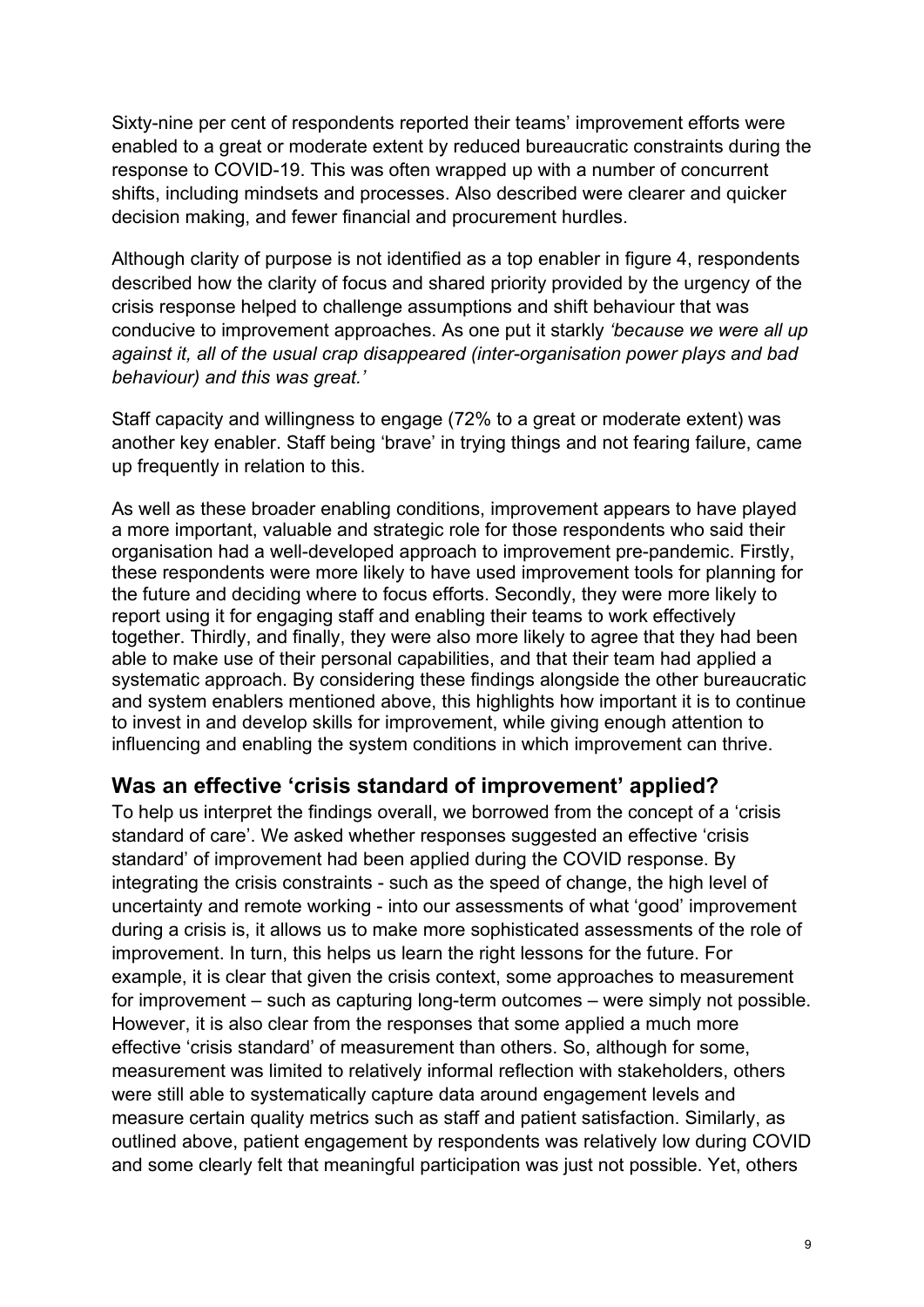proactively engaged patients and adapted their tools in order to ensure a higher crisis standard of patient and public involvement in improvement. Finally, the responses leave an open question as to what the most effective crisis standard of the Model for Improvement is. As stated earlier, some applied this very flexibly and successfully to their COVID-response work, whereas others felt that if its application becomes too partial and limited then its value is lost.

It's important to note that no respondents described explicitly applying 'a crisis standard'. However, we believe that a clear lesson from the responses is that a more intentional approach to adapting improvement to meet the crisis constraints of COVID led to a more advanced role for improvement. Indeed, there are clearly lessons from the experience of COVID-19, which could be used to ensure a higher standard of improvement is applied in future crises. These lessons are both from specific examples of good crisis practice as well as the benefits of intentionally applying a crisis standard more generally. We also think that by locating the experiences of improvement squarely within the crisis context it may guard against drawing overly simple conclusions for more normal times. For example, although the partial and limited application of different forms of improvement may have represented good practice given the constraints resulting from COVID, this does not necessarily mean this is something to aspire to outside of the crisis response.

## **Were improvement methods, mindsets or muscles more important?**

Another more tentative finding on which we welcome feedback is the importance of formal improvement tools and methods, relative to broader improvement approaches and mindsets. As has been discussed, some respondents drew heavily and successfully on specific improvement tools. However, the dominant view amongst respondents was that it was broader improvement mindsets and principles that were most important in supporting positive change. Indeed, some felt that more technical, rigid and niche improvement methods were not useful at all during COVID.

In attempting to understand the findings around the methods-mindset tension, we argue it is also useful to frame improvement as functioning like a 'muscle' during the pandemic response. This is primarily our interpretation of the results, but this type of framing did appear in some responses. For example, one respondent said, *'What was encouraging was that you could observe methodologies being used, almost as a heuristic, rather than through any planned desire to follow a strict methodology.'* Another felt that *'there simply wasn't time to devote to ensuring accurate measurement or implementation or even plan - but it was as if muscle memory kicked in for a lot of the team.'*

Again, we think this framing is useful for helping us learn the right lessons from the pandemic. Firstly, we heard that those with the most well-developed approach pre-COVID – or you could say those with the biggest 'improvement muscle' – saw a more important role for improvement during the crisis. It also appears from some of the free text responses that those with what could be characterised as a more 'supple' improvement muscle were more able to flex their approach. Secondly, this framing may overcome the method-mindset tension to some extent. Even if we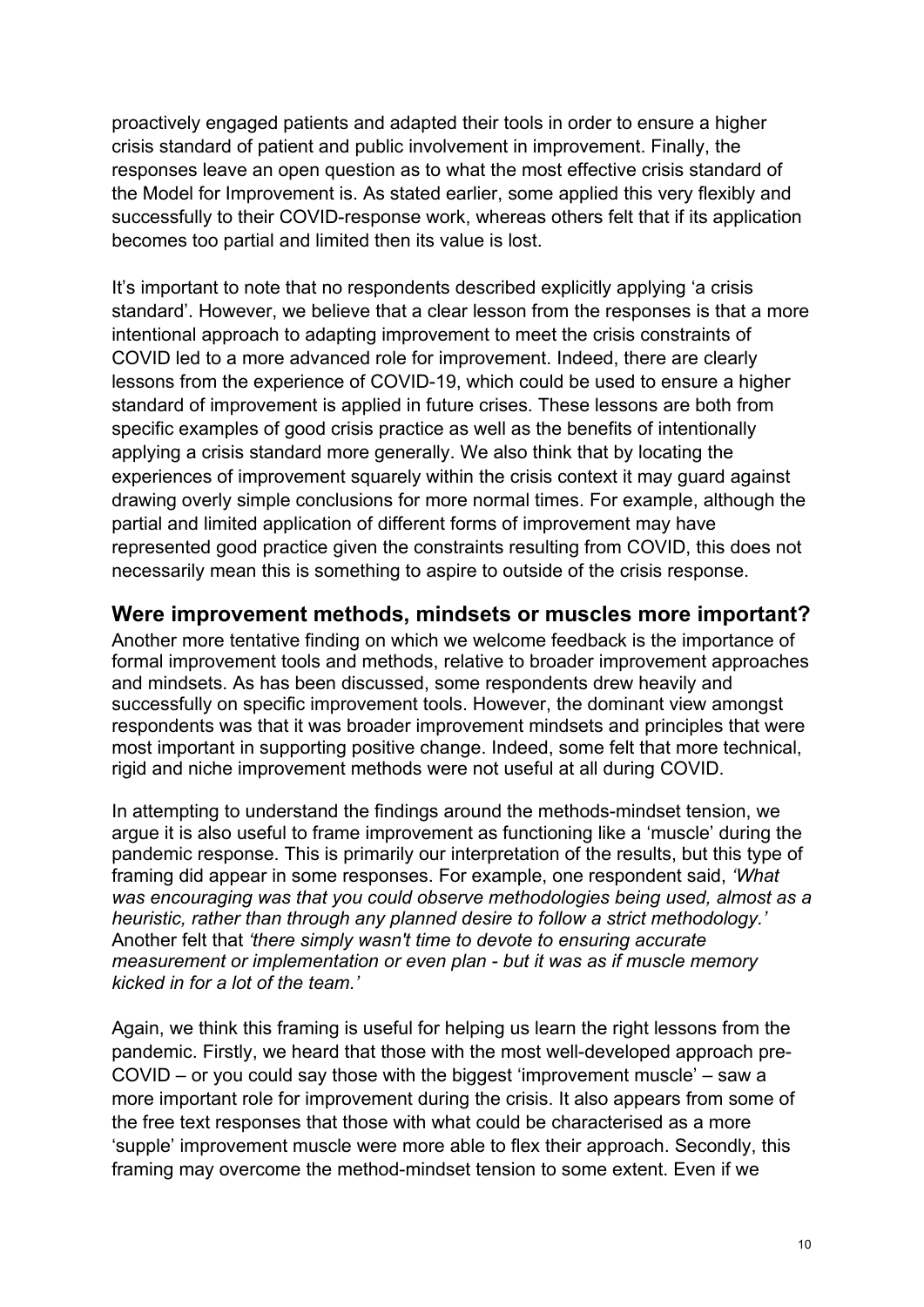conclude that it was indeed mindsets that were most important during the crisis, part of the value of learning and applying certain improvement tools and methods in practice is that this helps build our improvement muscle. Once built, it can then be flexed more easily to respond to different contexts.

## **Support for improvement**

Figure 5 outlines the sources of support that respondents accessed for their improvement work. Our analysis found that during this time, respondents accessed many different types of support from a range of sources. They were most likely to have accessed useful support from their own organisations (59%), followed by individuals outside of any formal network (40%). Thirty-one per cent of respondents had accessed useful support informally through the Q community and twenty-six per cent accessed this support from Q's formal offers and infrastructure such as national events, Q Visits and Special Interest Groups. Forty-four per cent of all respondents had accessed support from one or more of these Q-related sources.

| <b>Support Source</b>                                 | Percent |  |
|-------------------------------------------------------|---------|--|
| From your own organisation                            | 59%     |  |
| Individuals outside of any formal network             | 40%     |  |
| Professional bodies/ Royal colleges                   | 35%     |  |
| Informal or local connections through the Q community | 31%     |  |
| O's formal offers and infrastructure                  | 26%     |  |
| Your regional improvement body                        | 24%     |  |
| Your national improvement body                        | 19%     |  |
| International improvement organisations               | 16%     |  |

*Figure 5: Types of improvement support accessed during COVID*

| <b>Types of Support</b>                                                                  | Percent v |
|------------------------------------------------------------------------------------------|-----------|
| Informal conversations with those who have previously faced similar<br>challenges to you | 51%       |
| Online chat groups or group email threads                                                | 33%       |
| Structured opportunities for reflection about ongoing improvement work                   | 30%       |
| Syntheses of existing evidence in a given area                                           | 26%       |
| Coaching / mentoring opportunities                                                       | 26%       |
| Presentations from experts on applying improvement tools, methods and<br>approaches      | 18%       |
| Written resources on improvement tools, methods and approaches                           | 16%       |
| Written examples of how improvement tools, methods and approaches<br>have been applied   | 16%       |
| Training in improvement tools, methods and approaches                                    | 11%       |

*Figure 6: Types of improvement support that respondents and their teams found most useful during COVID*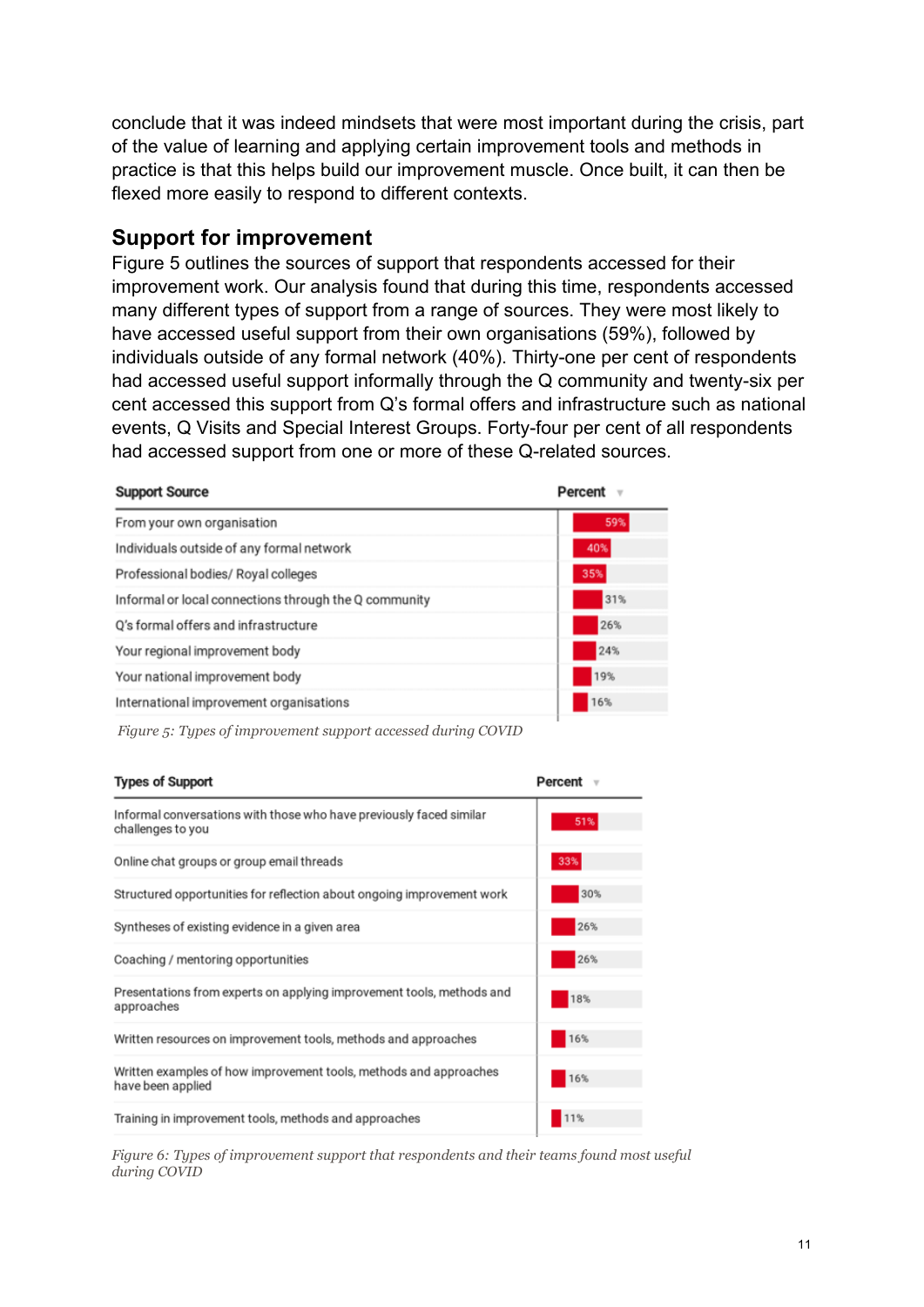Figure 6 shows the types of support for improvement work that respondents found most valuable (respondents could choose up to three). The most valuable are those based around direct interaction with others. Fifty-one per cent selected informal opportunities to discuss with others who had experienced similar challenges, and thirty-three per cent selected online chat groups or threads. Structured opportunities for reflection were also considered most valuable by almost a third (30%). Somewhat less valuable to respondents seems to have been more technical resources including written resources on improvement tools, written examples of applied improvement or training in improvement tools, methods and approaches.

## **Future priorities and challenges for improvement**

The final section of the survey looked to the future. Figure 7 shows results from a question that asked Q members to select the wider system priorities that they think the improvement community should focus on contributing to. The question presented a list of key issues within health and care and asked respondents to prioritise up to three. The top three were: working in a more integrated way across teams and organisations (41%), introducing digital innovations effectively (38%) and embedding systematic approaches to improvement within health and care organisations (38%). These responses provide useful insights into member priorities. However, additional work is needed to understand more fully what these issues really mean to the improvement community and what members think the distinctive contribution of improvement is to supporting these system priorities.

| <b>Future Priorities</b>                                                               | Percent |
|----------------------------------------------------------------------------------------|---------|
| Working in a more integrated way across teams and organisations                        | 41%     |
| Introducing digital innovations effectively                                            | 38%     |
| Embedding systematic approaches to improvement within health and care<br>organisations | 38%     |
| Addressing inequalities in patient access and the experience of care                   | 33%     |
| Improving staff well-being                                                             | 30%     |
| Enhancing co-design and co-production with patients, carers and citizens               | 28%     |
| Ensuring the national and regional policy context is supportive of<br>improvement      | 24%     |
| Prevention and the determinants of health                                              | 18%     |
| Supporting individual self-management and community support                            | 16%     |
| Reducing waste / enhancing financial and environmental sustainability                  | 13%     |

 $N = 194$ 

*Figure 7: Issues that the improvement community should prioritise in the future*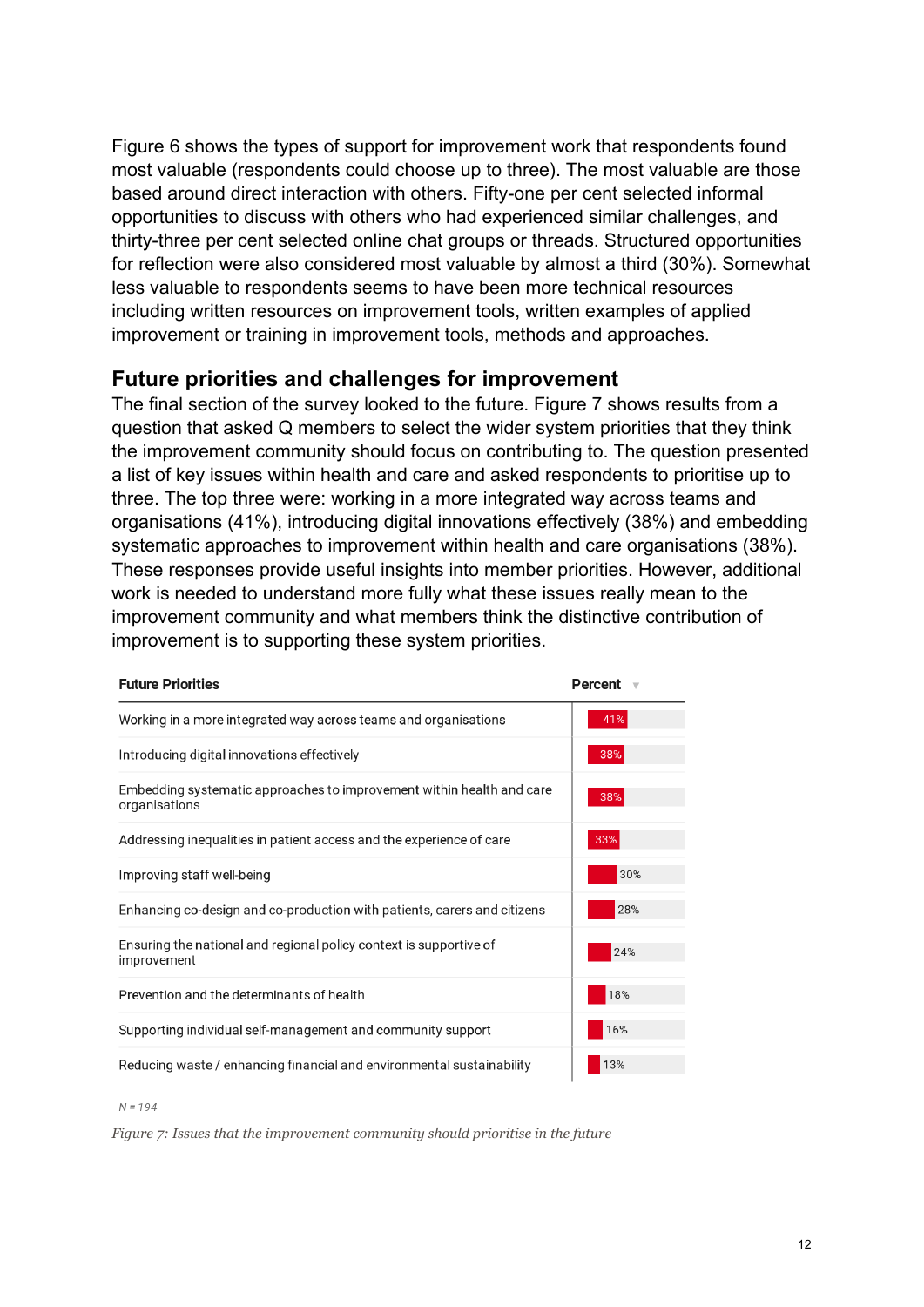Respondents provided rich insights around the biggest challenges to embedding improvement in health and care's response to COVID over the next 12 months. They also provided some suggested solutions for overcoming these. Some of the challenges largely pre-date the pandemic and will be familiar, whereas others have taken on a new colour and prominence. Challenges relating to both broader enablers of improvement and challenges for improvement itself were identified.

Generally, there was a call to arms around ensuring the system really understands what conditions have made rapid change possible during COVID. Indeed, there were some fears that these conditions were already regressing, including: the reintroduction of competitive models of operation at the expense of positive collaboration; the return of managerial approaches at the expense of enabling leadership; reduced staff time to engage in change as demand returns; and a drying up of some of the financial resources that have been made available.

There were a range of challenges identified relating to workforce and morale. These included staff feeling tired and tired of change, goodwill being 'spent', and staff requiring support in new ways of working, especially digital. Part of the suggested solution to these challenges was a renewed focus on staff wellbeing.

As well as stressing these broader enablers of improvement, respondents also identified ways that improvement itself needs to change and adapt in order to meet the challenges of the next twelve months (and beyond). There was a feeling for some that improvement needs to be proactive to capture the potential of digital: ensuing tools are fully adapted, that resources are devoted to technology and that staff capabilities in remote work are built.

Further, as has been outlined, there is a feeling from some that more rigid, technical and niche improvement tools and methods have not been useful during the pandemic. In response, it was felt that language should be simplified and that there is a need to consolidate around approaches that are more easily understood and applied – especially where there are multiple tools that may appear distinct but are, in fact, based on very similar fundamentals.

There were then a range of challenges identified around leadership for improvement with a call from some for improvement to make a more direct contribution both to system priorities and the priorities of those on the 'frontline'. As one argued, '*working across the whole system, with shared methodologies and goals could pay dividends for those systems.'*

Finally, the most cited challenge, and one that draws together some of the earlier findings about enablers and barriers, is the need for improvement to be embedded at the core of health and care rather than operating on the fringes or being seen as non-essential. Respondents outlined that this should be underpinned by: building improvement capabilities across teams; offering protected staff time; having improvement-friendly regulatory, governance and data systems; and having clear expectations around the role of improvement from leaders. As one respondent said,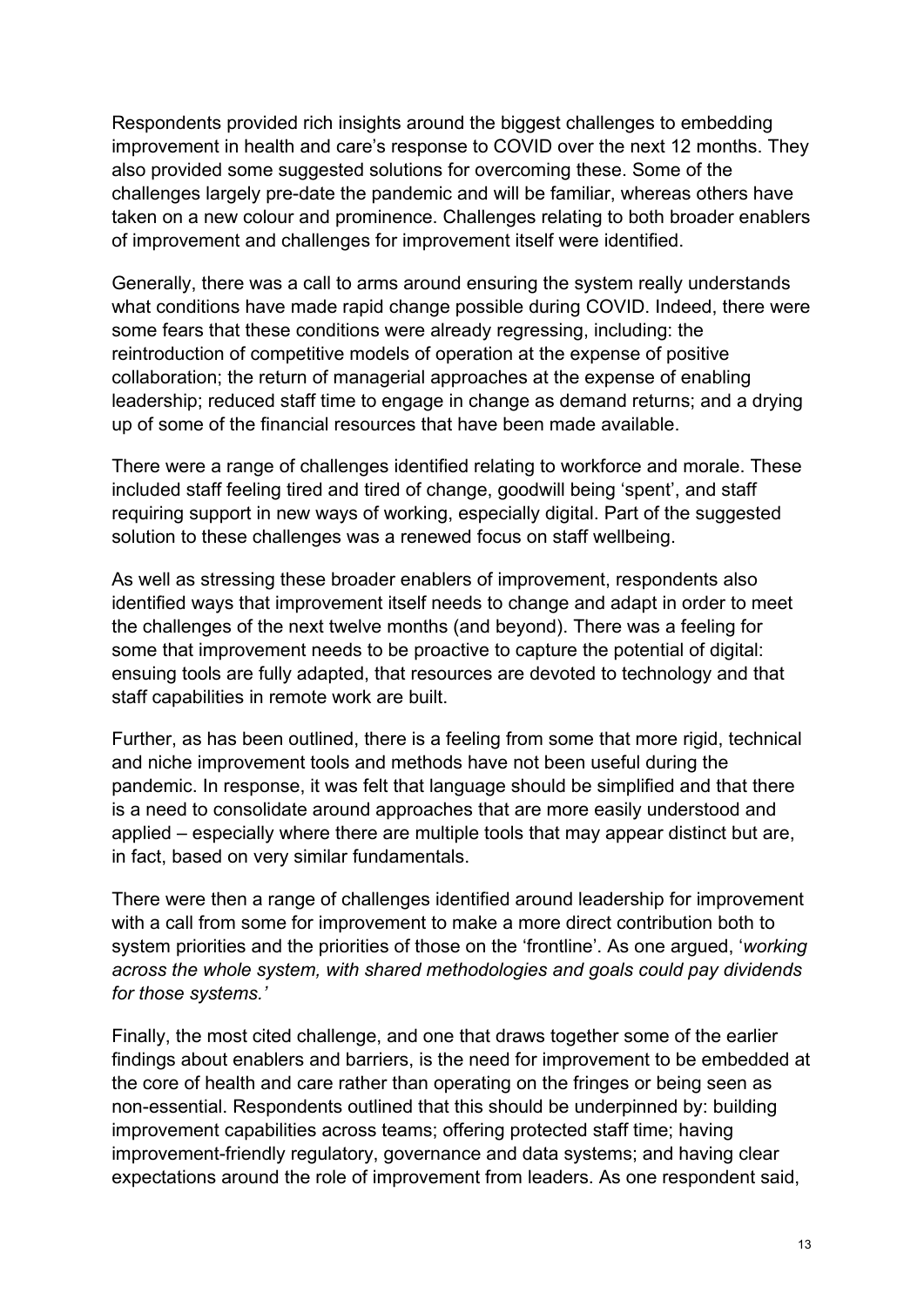*'to build improvement capacity it needs to be integrated culturally and systematically. Needs to be a national mindset that improvement work is not an optional extra delivered by passionate staff in their own time but a core part of work.'*

#### **Emergent conclusions and next steps**

The survey responses show the important, and often increased, role that improvement has played across health and care's response to COVID-19. It showed that improvement has been particularly useful for rapidly reviewing work and meaningfully engaging staff, with a range of tools and approaches applied. It has also shown that some core elements of improvement have been more limited in their application with particular challenges around systematic measurement and patient involvement.

The survey identified several key enablers of effective improvement including the emergence of new forms of leadership, staff willingness to get involved and a range of useful improvement-specific support. Perhaps most interestingly, improvement appears to have played a more important, valuable and strategic role in organisations which had a well-developed approach to improvement pre-pandemic.

To fully interpret the results, we applied two more tentative frames. Firstly, in an attempt to understand the flexible, more short-term and, sometimes limited nature of improvement during the pandemic, we explored to what extent an effective 'crisis standard of improvement' had been applied. Secondly, we argued that it is useful to frame improvement as functioning like a muscle during COVID-19: those with the biggest and most supple 'improvement muscle' were able to apply it in the most sophisticated and flexible way.

Finally, the survey presented some of the future priorities and challenges for improvement. It highlighted the need to more directly contribute to system priorities and to ensure that the conditions that have enabled positive change during COVID-19 endure. It also revealed that those working in improvement must capitalise on the potential of digital and that some of the more technical, niche and rigid tools should be consolidated and simplified.

Overall, it is critically important that individual improvers, and all of us in the improvement community, learn the right lessons from the pandemic and clearly and confidently communicate them to non-improvers across health and care. This working paper has presented the emergent lessons that we are drawing from our analysis, but we will continue to refine and develop these findings through further input from members and follow up interviews with a small number of survey respondents.

Please do get in touch by [email](mailto:matthew.hill@health.org.uk) or on Twitter [\(@MatthewHillsays\)](mailto:matthew.hill@health.org.uk) to share your thoughts on any aspect of this working paper – we would love to keep the conversation going with you and hear your views.